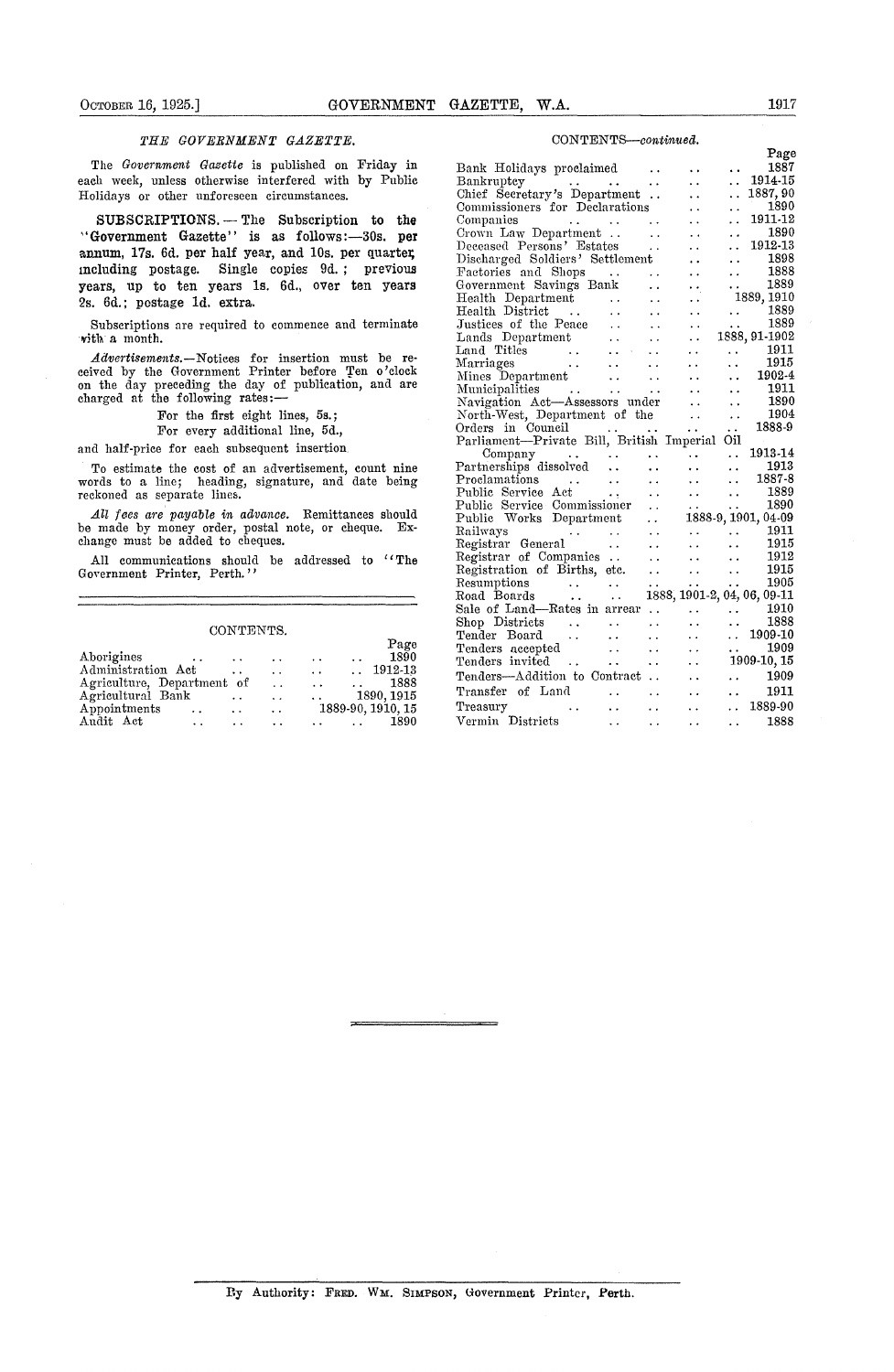

# Government Gazette

## PERTH, FRIDAY, 16 OCTOBER 1925 No. 46

© STATE OF WESTERN AUSTRALIA

### **CONTENTS**

Aborigines Administration Act Agriculture, Department of Agricultural Bank Appointments Audit Act Bank Holidays proclaimed Bankruptcy Chief Secretary's Department Commissioners for Declarations Companies Crown Law Department Deceased Persons' Estates Discharged Soldiers' Settlement Factories and Shops Government Savings Bank Health Department Health District Justices of the Peace Lands Department Land Titles Marriages Mines Department Municipalities Navigation Act—Assessors under North-West, Department of the Orders in Council Parliament—Private Bill, British Imperial Oil Company Partnerships dissolved Proclamations Public Service Act Public Service Commissioner Public Works Department Railways Registrar General Registrar of Companies Registration of Births, etc. Resumptions Road Boards Sale of Land—Rates in arrear Shop Districts